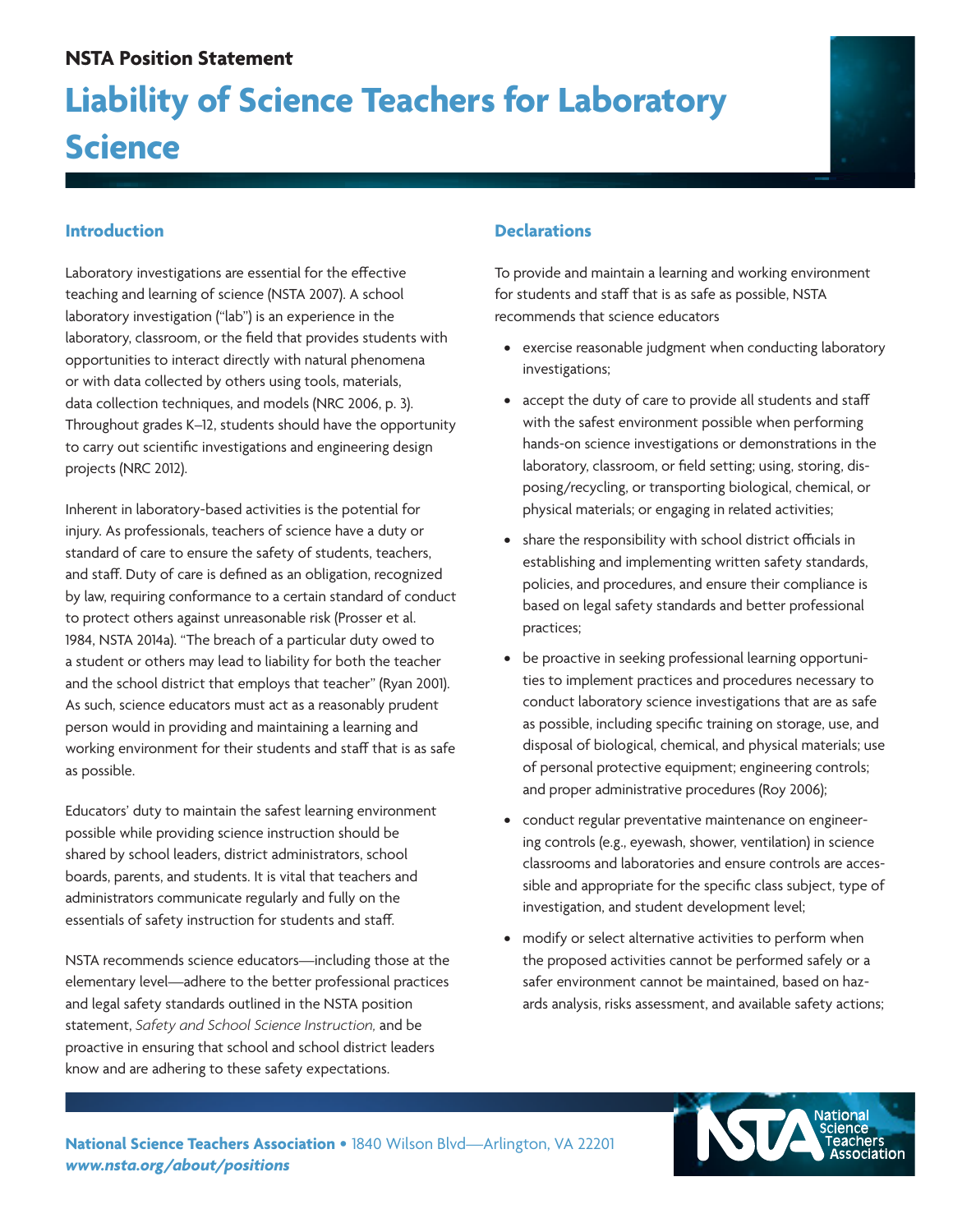- **•**  identify, document, and notify school and district officials about existing or potential safety issues that impact the learning environment, including hazards such as class-size overcrowding in violation of occupancy load codes (ICC 2015, NFPA 2015) or contrary to safety research (West and Kennedy 2014), inadequate or defective equipment, inadequate number or size of labs, or improper facility design (Motz, Biehle, and West 2007), and give necessary recommendations to correct the issue or rectify a particular situation (see NSTA safety statement for specific recommendations); and
- **•**  understand the scope of the duty of care in acting as a reasonably prudent person in providing science instruction, and acknowledge the limitations of insurance in denying coverage for reckless and intentional acts, as well as the potential for individual liability for acts outside the course and scope of employment. [*See generally,* Restatement (Second) of Torts §202. 1965; Anderson, Stanzler, and Masters 1999, p. 398.]

To provide and maintain a learning and working environment for students and staff that is as safe as possible, NSTA recommends school district officials, including administrators, principals, assistant principals, science supervisors, and superintendents:

- **•**  review existing school or employer insurance policies to ensure adequate liability insurance coverage for laboratory-based science instruction;
- **•**  develop and implement comprehensive safety policies with clear procedures for engaging in lab activities; ensure that these policies comply with all applicable local, state, and federal health and safety codes, regulations, ordinances, and other rules established by the applicable oversight organization, including the Occupational Safety & Health Administration (OSHA), International Code Council (ICC), and National Fire Protection Association (NFPA); and be reviewed and updated annually in consultation with school or district science educators;
- **•**  ensure better professional safety practices by following safety recommendations of established organizations, such as NSTA and its affiliates, the National Science Education Leadership Association, and the American Chemical Society;
- **•**  become knowledgeable of and enforce all local, state, and federal codes and regulations to ensure a learning environment for students and staff that is as safe as possible (Particular attention should be given to hazard prevention, including reasonable class sizes to prevent overcrowding in violation of occupancy load codes (ICC 2015, NFPA 2015) or contrary to safety research (West and Kennedy 2014); adequate number or size of labs (Motz, Biehle, and West 2007). Attention should also be given to replacement or repair of inadequate or defective equipment, and the proper use, storage, disposal, or recycling of biological, chemical, and physical materials.);
- understand that the number of occupants allowed in the laboratory must be set at a level based on building and fire safety codes; size and design of the laboratory teaching facility; biological, chemical, or physical hazards; and students' needs (NSTA 2015a; Roy 2006);

\*Note: Science classes should have no more than 24 students to allow for adequate supervision during science activities, even if the occupancy load limit might accommodate more (NSTA 2014b). It is equally important to ensure adequate workspace for each student. NSTA recommends 60 sq. ft. for each secondary student and 45 sq. ft. for each elementary student in a laboratory/ classroom setting (Motz, Biehle, and West 2007).

- **•**  require teachers to work together with the school employer to develop, maintain, and implement chemical hygiene plans based on OSHA's Laboratory Standard criteria (OSHA 29 CFR 1910.1450) and Right to Know Standard (OSHA 29 CFR 1910.1200);
- **•**  obtain materials and resources from national, state, and local organizations that will inform and educate teachers about safer laboratory activities, safety procedures, and better professional practices in the teaching of science;
- provide teachers with sustained, comprehensive training in lab logistics—including setup, safety, management of materials and equipment, and assessment of student practices—at the time of initial assignment and before being assigned to a new exposure situation (OSHA 29 CFR 1910.1450[f][2]) (This should include storage, use, and disposal of biological, physical, and chemical materials; use of personal protective equipment; engineering controls; and proper administrative procedures.);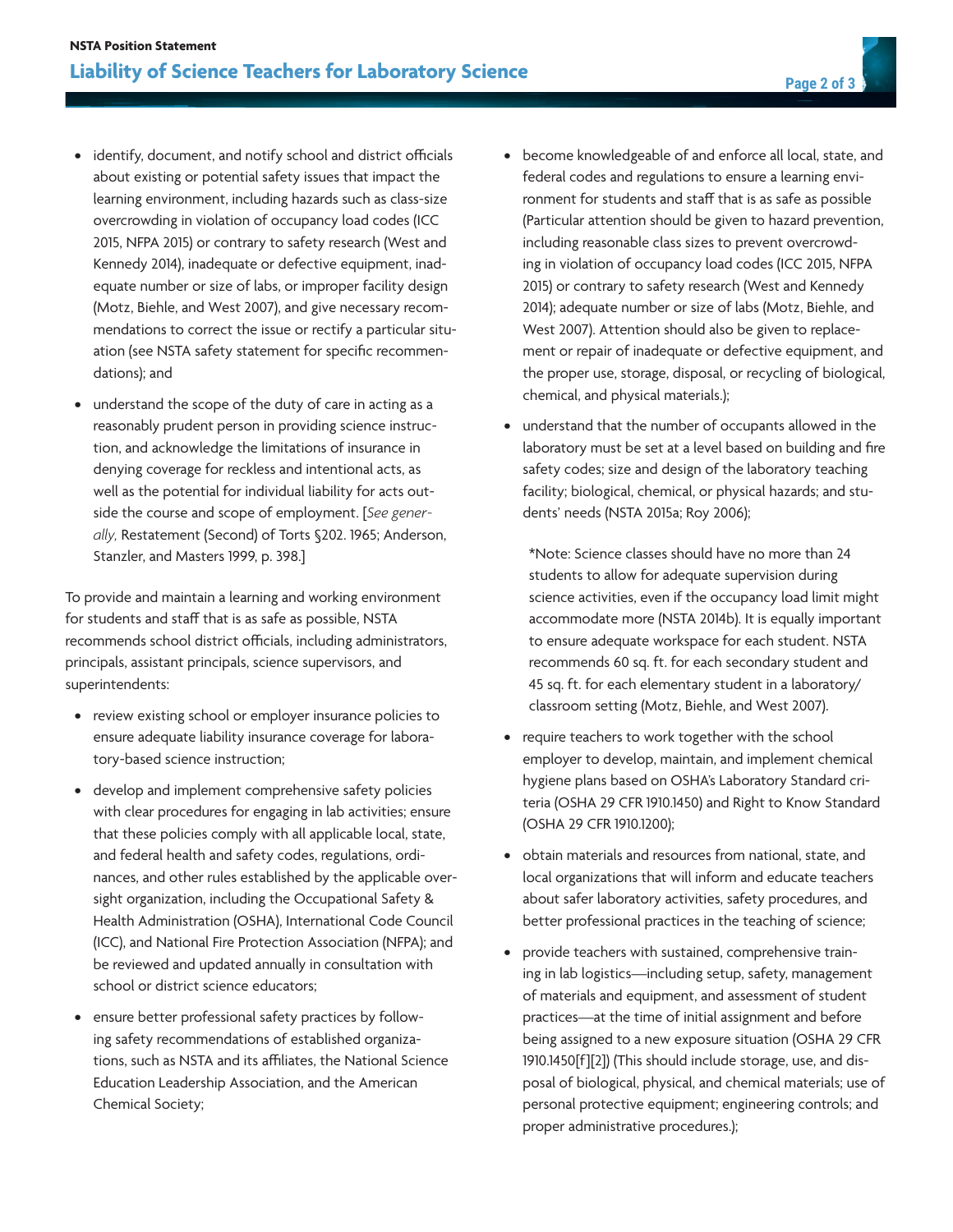- **•**  ensure that the custodial and/or plant and facilities staff conduct regular preventative maintenance on engineering controls (e.g., eyewash, shower, ventilation) in science classrooms and laboratories and ensure controls are accessible and appropriate for the specific class subject, type of investigation, and student development level;
- **•**  ensure that teacher training occurs on an annual basis to keep teachers well informed about changes in safety procedures (NSTA 2015b);
- **•**  support the decisions of teachers to modify or select alternative activities when the proposed activities cannot be performed safely; and
- **•**  conduct annual safety audits to ensure school science facilities are as safe as possible and are adequately supplied and properly equipped (Motz, Biehle, and West 2007; Ryan 2001).

To ensure a learning environment that is as safe as possible, NSTA recommends that members of the school board:

- support the continual improvement of school science facilities and science curriculum and instruction, and if possible, conduct a districtwide review of science facilities and instruction every three to five years;
- **•**  ensure that the district has adequate insurance to cover liability claims arising in the science classroom/laboratory; and
- **•**  adopt districtwide policies for safety, including guidelines for a working environment for all employees that is as safe as possible.

*Adopted by the NSTA Board of Directors, September 2007 Revised, December 2017*

#### **References**

Anderson, E. R., J. S. Stanzler, and L. S. Masters. 1999. *Insurance coverage litigation.* 2nd ed. New York, NY: Aspen Law & Business Publishers.

International Code Council (ICC). 2015. Occupant Load.

Motz, L. L., J. T. Biehle, and S. S. West. 2007. *NSTA guide to planning school science facilities,* Second Edition. Arlington, VA: NSTA Press.

National Fire Protection Association (NFPA). 2015. Section 7.3.1.2 Occupant Load, Life Safety Code 101-75.

- National Research Council (NRC). 2012. *A framework for K–12 science education: Practices, crosscutting concepts, and core ideas*. Washington, DC: The National Academies Press.
- National Science Teachers Association (NSTA). 2007. NSTA Position Statement: The Integral Role of Laboratory Investigations in Science Instruction.
- National Science Teachers Association (NSTA). 2014a. Duty of Care.
- National Science Teachers Association (NSTA). 2014b. Overcrowding in the Instructional Space.
- National Science Teachers Association (NSTA). 2015a. NSTA Position Statement: Safety and School Science Instruction.
- National Science Teachers Association (NSTA). 2015b. Managing Your Chemical Inventory; Parts 1, 2, and 3.
- Occupational Safety & Health Administration (OSHA). 1987. 29 CFR 1910.1200 Hazard Communication Standard (Right to Know Law).
- Occupational Safety & Health Administration (OSHA). 1990. 29 CFR 1910.1450. The Laboratory Standard, Part Q (Chemical Hygiene Law).
- Occupational Safety & Health Administration (OSHA). 1990. 29 CFR 1910.1450(f)(2). Occupational Exposure to Hazardous Chemicals in Laboratories.
- Prosser, W. L., W. P. Keeton, D. B. Dobbs, R. E. Keeton, and D. G. Owen, eds. 1984. *Prosser and Keeton on torts.* 5th ed. Eagan, MN: West Group.
- Roy, K. 2006. Proactive safety. *Science Scope* 30 (1): 72, 74.
- Ryan, K. 2001. *Science classroom safety and the law: A handbook for teachers.* Batavia, IL: Flinn Scientific, Inc.
- West, S., and L. Kennedy. 2014. Safety in Texas Secondary Science Classrooms. Texas Academy of Science (58).

#### **Additional Resources**

- Americans with Disabilities Act of 1990 (ADA). See *www.usdoj. gov/crt/ada/adahom1.htm and www.ada.gov/pubs/ada. htm.*
- Individuals with Disabilities Education Act (IDEA). See *www. ed.gov/offices/OSERS/Policy/IDEA/index.html and www4. law.cornell.edu/uscode/20/1400.html.*